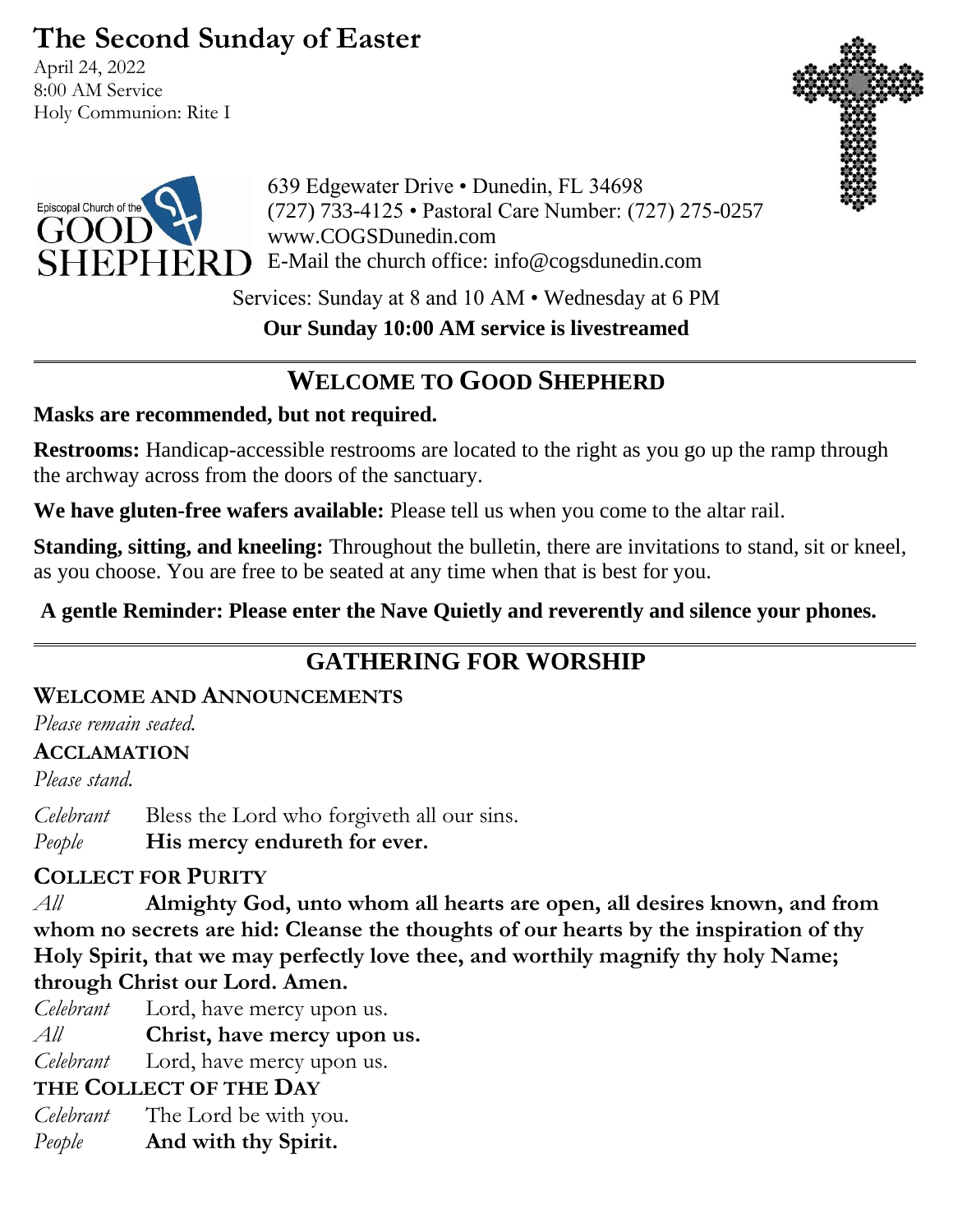- *Celebrant* Let us pray… … Almighty and everlasting God, who in the Paschal mystery established the new covenant of reconciliation: Grant that all who have been reborn into the fellowship of Christ's Body may show forth in their lives what they profess by their faith; through Jesus Christ our Lord, who lives and reigns with you and the Holy Spirit, one God, for ever and ever.
- *All* **Amen.**

#### **THE WORD OF GOD**

*Please be seated.*

#### **THE FIRST READING** Acts 5:27-32

#### *Lector The First Reading is taken from Acts chapter 5…*

When the temple police had brought the apostles, they had them stand before the council. The high priest questioned them, saying, "We gave you strict orders not to teach in this name, yet here you have filled Jerusalem with your teaching and you are determined to bring this man's blood on us." But Peter and the apostles answered, "We must obey God rather than any human authority. The God of our ancestors raised up Jesus, whom you had killed by hanging him on a tree. God exalted him at his right hand as Leader and Savior that he might give repentance to Israel and forgiveness of sins. And we are witnesses to these things, and so is the Holy Spirit whom God has given to those who obey him."

*Lector* The Word of the Lord.

*People* **Thanks be to God.**

#### **THE PSALM 150**

*Lector We will read responsively Psalm 150… Lector* Hallelujah! Praise God in his holy temple; praise him in the firmament of his power. *People* **Praise him for his mighty acts; praise him for his excellent greatness.** *Lector* Praise him with the blast of the ram's-horn; praise him with lyre and harp. *People* **Praise him with timbrel and dance; praise him with strings and pipe.** *Lector* Praise him with resounding cymbals; praise him with loud-clanging cymbals. *People* **Let everything that has breath praise the Lord. Hallelujah!**

## **THE SECOND READING** Revelation 1:4-8

*Lector The Second Reading is taken from Revelation chapter 1…*

John to the seven churches that are in Asia: Grace to you and peace from him who is and who was and who is to come, and from the seven spirits who are before his throne, and from Jesus Christ, the faithful witness, the firstborn of the dead, and the ruler of the kings of the earth. To him who loves us and freed us from our sins by his blood, and made us to be a kingdom, priests serving his God and Father, to him be glory and dominion forever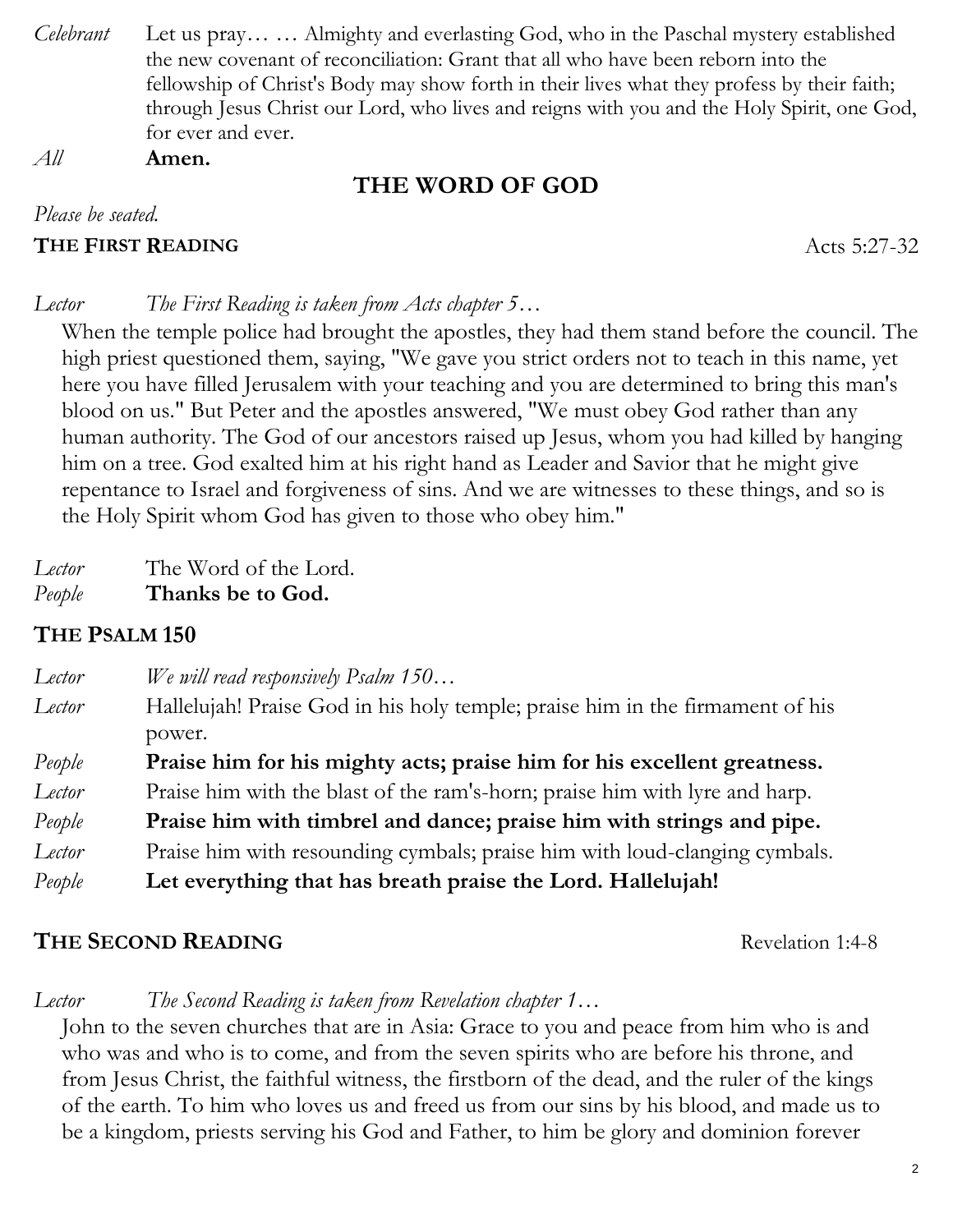and ever. Amen. Look! He is coming with the clouds; every eye will see him, even those who pierced him; and on his account all the tribes of the earth will wail. So it is to be. Amen. "I am the Alpha and the Omega," says the Lord God, who is and who was and who is to come, the Almighty.

*Lector* The Word of the Lord. *People* **Thanks be to God.**

## **THE GOSPEL** John 20:19-31

*Please stand.*

# *Deacon* The Holy Gospel of our Lord Jesus Christ according to John.

## *People* **Glory be to thee, O Lord.**

*Deacon* When it was evening on that day, the first day of the week, and the doors of the house where the disciples had met were locked for fear of the Jews, Jesus came and stood among them and said, "Peace be with you." After he said this, he showed them his hands and his side. Then the disciples rejoiced when they saw the Lord. Jesus said to them again, "Peace be with you. As the Father has sent me, so I send you." When he had said this, he breathed on them and said to them, "Receive the Holy Spirit. If you forgive the sins of any, they are forgiven them; if you retain the sins of any, they are retained." But Thomas (who was called the Twin), one of the twelve, was not with them when Jesus came. So the other disciples told him, "We have seen the Lord." But he said to them, "Unless I see the mark of the nails in his hands, and put my finger in the mark of the nails and my hand in his side, I will not believe." A week later his disciples were again in the house, and Thomas was with them. Although the doors were shut, Jesus came and stood among them and said, "Peace be with you." Then he said to Thomas, "Put your finger here and see my hands. Reach out your hand and put it in my side. Do not doubt but believe." Thomas answered him, "My Lord and my God!" Jesus said to him, "Have you believed because you have seen me? Blessed are those who have not seen and yet have come to believe." Now Jesus did many other signs in the presence of his disciples, which are not written in this book. But these are written so that you may come to believe that Jesus is the Messiah, the Son of God, and that through believing you may have life in his name.

## *Deacon* The Gospel of the Lord. *People* **Praise be to thee, O Christ.**

**SERMON** The Rev. Kathleen Walter

*Please be seated.*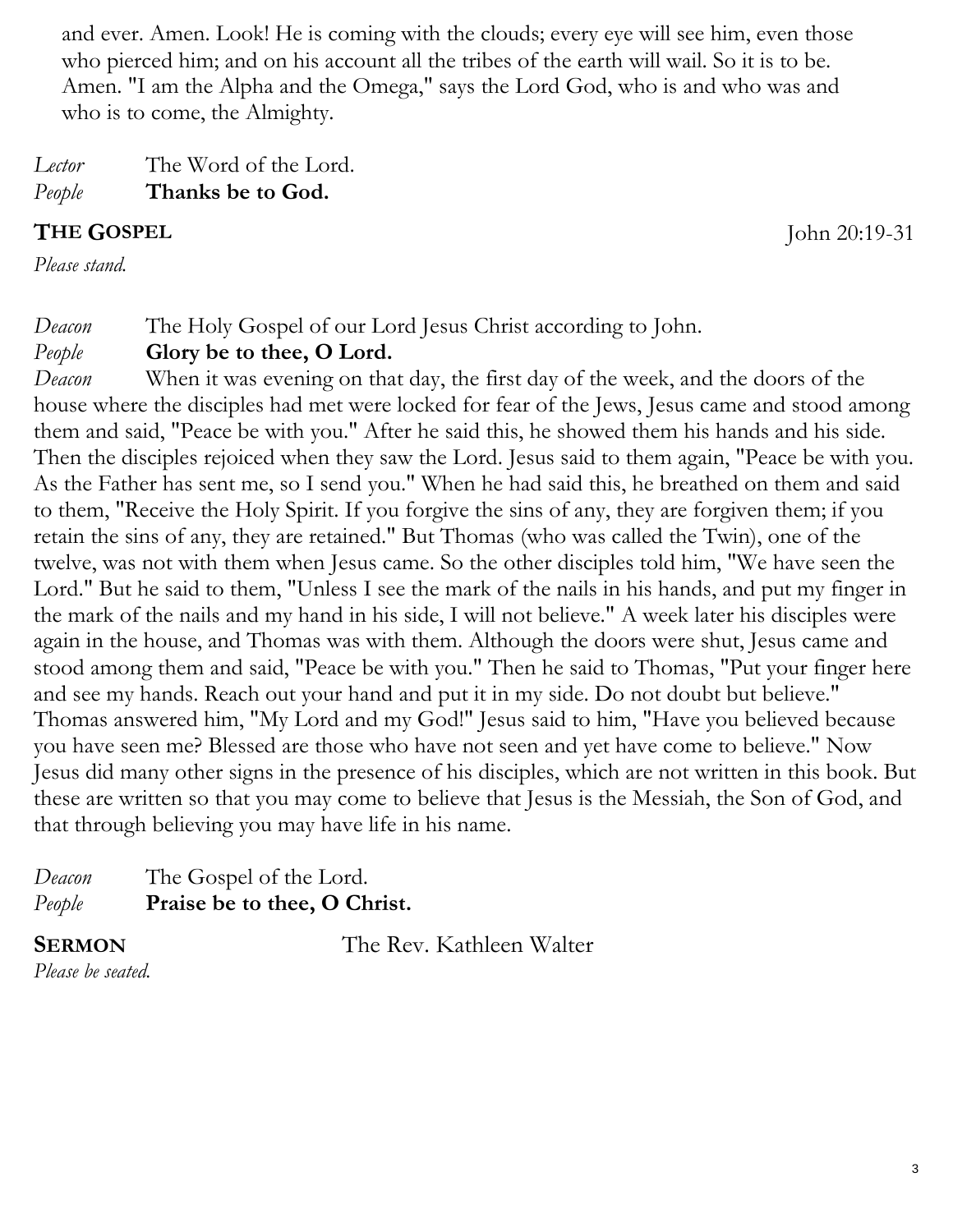#### **NICENE CREED** *Please stand.*

*People* **We believe in one God, the Father, the Almighty, maker of heaven and earth, of all that is, seen and unseen. We believe in one Lord, Jesus Christ, the only Son of God, eternally begotten of the Father, God from God, Light from Light, true God from true God, begotten, not made, of one Being with the Father. Through him all things were made. For us and for our salvation he came down from heaven: by the power of the Holy Spirit he became incarnate from the Virgin Mary, and was made man. For our sake he was crucified under Pontius Pilate; he suffered death and was buried. On the third day he rose again in accordance with the Scriptures; he ascended into heaven and is seated at the right hand of the Father. He will come again in glory to judge the living and the dead, and his kingdom will have no end. We believe in the Holy Spirit, the Lord, the giver of life, who proceeds from the Father and the Son. With the Father and the Son he is worshiped and glorified. He has spoken through the Prophets. We believe in one holy catholic and apostolic Church. We acknowledge one baptism for the forgiveness of sins. We look for the resurrection of the dead, and the life of the world to come. AMEN.**

#### **PRAYERS OF THE PEOPLE**

#### *Please sit, stand, or kneel, as you prefer.*

*Deacon* Let us pray for the whole state of Christ's Church and the world.

*Lector* Almighty and everliving God, who in thy holy Word hast taught us to make prayers, and supplications, and to give thanks for all humanity receive these our prayers which we offer unto thy divine Majesty, beseeching thee to inspire continually the Universal Church with the spirit of truth, unity, and concord; and grant that all those who do confess thy holy Name may agree in the truth of thy holy Word, and live in unity and godly love. God of Light and Life,

*People* **We pray to you.**

*Lector* Give grace, O heavenly Father, to all bishops, especially to Michael, our Presiding Bishop; Dabney, our Bishop; Barry and Michael, our Assisting Bishops; Whitney, our Rector; Cindy, our Deacon; to our companion diocese of the Dominican Republic; to these Episcopal Churches in our Diocese; Holy Innocents Church, Valrico; Holy Trinity, Clearwater; Iona-Hope, Fort Myers; Lamb of God, Fort Myers; Episcopal College Chaplaincies: Florida Gulf Coast University, Ft. Myers; Resurrection Episcopal, Largo; State College of Florida Chaplaincy, Bradenton; and to all priests,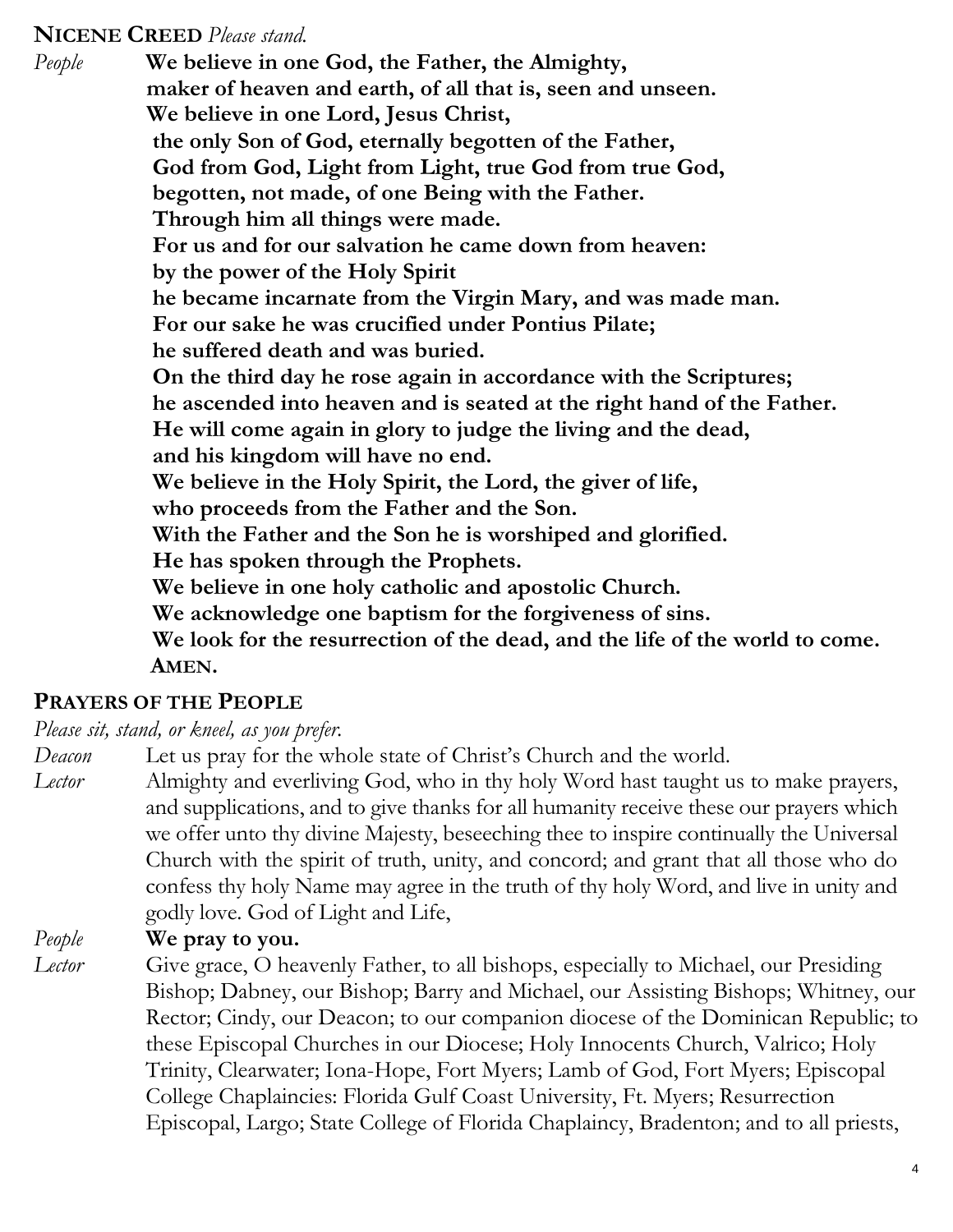deacons, and the laity in their ministry; that they may, both by their life and doctrine, set forth thy true and lively Word, and rightly and duly administer thy holy Sacraments. God of Light and Life,

## *People* **We pray to you.**

*Lector* And to all thy people give thy heavenly grace, and especially to this congregation here present; that, with meek heart and due reverence, they may hear and receive thy holy Word, truly serving thee in holiness and righteousness all the days of their life. God of Light and Life,

#### *People* **We pray to you.**

*Lector* We beseech thee also so to rule the hearts of those who bear the authority of government in this and every land, especially our elected leaders, that they may be led to wise decisions and right actions for the welfare and peace of the world. We pray that all God's children, especially those in the Middle East, might live in the hope of the world peace for which we are created. God of Light and Life,

#### *People* **We pray to you.**

*Lector* And we most humbly beseech thee, of thy goodness, O Lord, to comfort and succor [*Add handwritten names from notebook*] and all those who, in this transitory life, are in trouble, sorrow, need, sickness, or any other adversity, especially those listed in the weekly news who have asked for our prayers. I now invite you to pray for others by name, aloud or in your hearts. [*Leave time…*] God of Light and Life,

#### *People* **We pray to you.**

*Lector* Open, O Lord, the eyes of all people to behold thy gracious hand in all thy works, that, rejoicing in thy whole creation, they may honor thee with their substance, and be faithful stewards of thy bounty. We give thanks for the flowers given to the Glory of God, and for all the blessings of this life, especially the birthdays this coming week of for Dan Depies, and Joseph Nixon, and for the anniversaries of Frank & Sandy Kneen, Dan & Gloria Smith, and Terry & Indra Eldridge, God of Light and Life,

#### *People* **We pray to you.**

*Lector* And we also bless thy holy Name for all thy servants departed this life in thy faith and fear, [*especially… add names from notebook*]. Please add names of those on your heart, silently or aloud. [*Leave time…*] We beseech thee to grant them continual growth in thy love and service; and to grant us grace so to follow the good examples of all thy saints, that with them we may be partakers of thy heavenly kingdom. God of Light and Life,

#### *People* **We pray to you.**

*Lector* Grant these our prayers, O Father, for Jesus Christ's sake, our only Mediator and Advocate.

*The Celebrant adds a concluding collect.* 

*People* **AMEN.**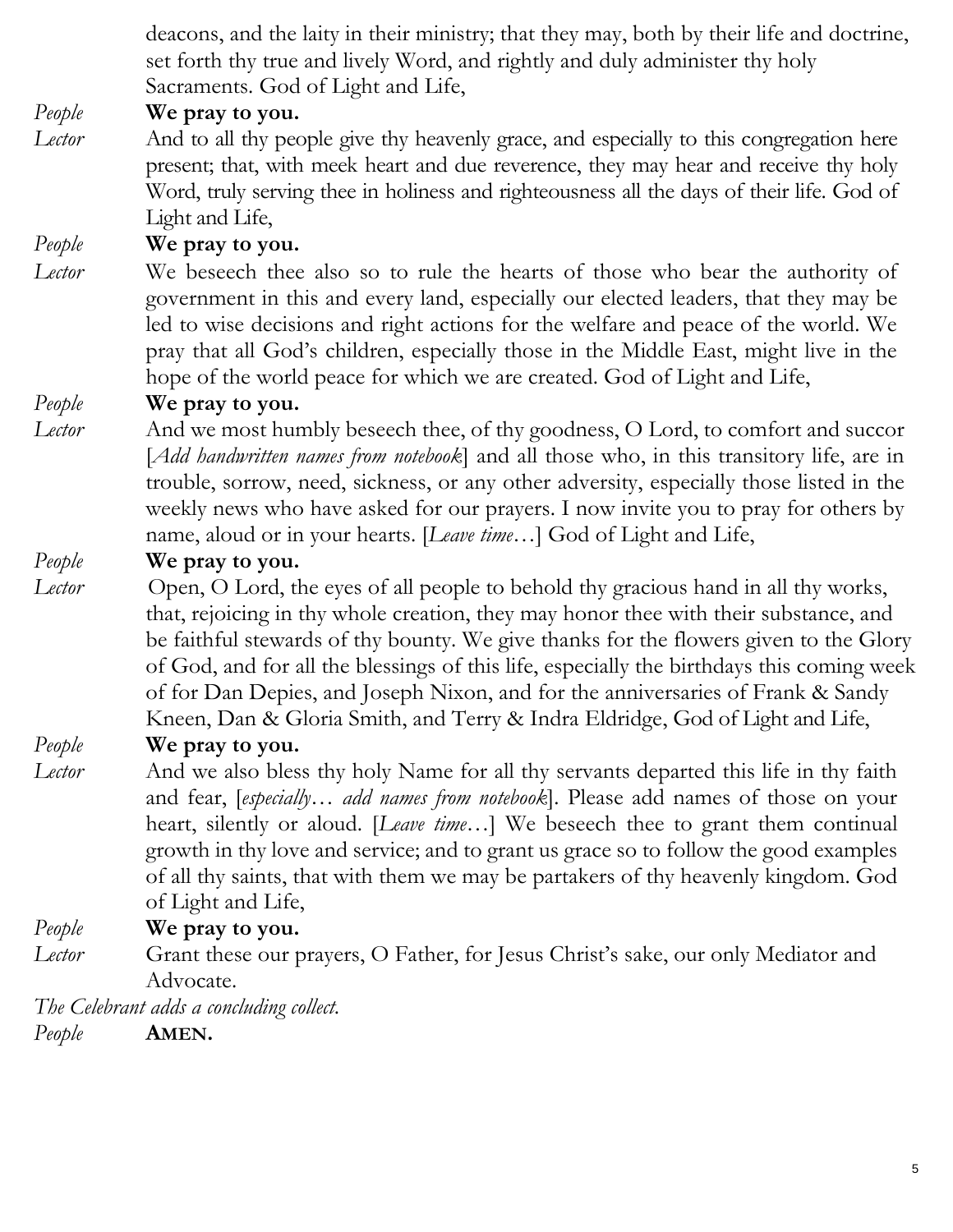## **THE GREETING OF PEACE**

*Please stand. Celebrant* The peace of the Lord be always with you. *People* **And with thy spirit.**

## **THE HOLY COMMUNION**

## **OFFERTORY SENTENCE**

*Please be seated.*

#### **PRESENTATION OF THE OFFERING**

*Deacon* As we receive these gifts, we acknowledge

*People* **All things come from thee, O Lord and of thine own have we given thee.**

## **THE GREAT THANKSGIVING:** Eucharistic Prayer II

*Celebrant* The Lord be with you.

*People* **And with thy spirit.**

- *Celebrant* Lift up your hearts.
- *People* **We lift them up unto the Lord.**

*Celebrant* Let us give thanks unto our Lord God.

## *People* **It is meet and right so to do.**

*Celebrant* It is very meet, right, and our bounden duty, that we should at all times, and in all places, give thanks unto thee, O Lord, holy Father, almighty, everlasting God, Creator of the light and source of life, who hast made us in thine image, and called us to new life in Jesus Christ our Lord. Therefore, with Angels and Archangels, and with all the company of heaven, we laud and magnify thy glorious Name; evermore praising thee, and saying,

*People* **Holy, holy, holy, Lord God of Hosts: Heaven and earth are full of thy glory. Glory be to thee, O Lord Most High. Blessed is he that cometh in the name of the Lord. Hosanna in the highest.**

## *Please kneel or stand, as you choose.*

*Celebrant* All glory be to thee, O Lord our God, for that thou didst create heaven and earth, and didst make us in thine own image; and, of thy tender mercy, didst give thine only Son Jesus Christ to take our nature upon him, and to suffer death upon the cross for our redemption. He made there a full and perfect sacrifice for the whole world; and did institute, and in his holy Gospel command us to continue, a perpetual memory of that his precious death and sacrifice, until his coming again.

For in the night in which he was betrayed, he took bread; and when he had given thanks to thee, he broke it, and gave it to his disciples, saying, "Take, eat, this is my Body, which is given for you. Do this in remembrance of me."

Likewise, after supper, he took the cup; and when he had given thanks, he gave it to them, saying, "Drink this, all of you; for this is my Blood of the New Covenant, which is shed for you, and for many, for the remission of sins. Do this, as oft as ye shall drink it, in remembrance of me."

Wherefore, O Lord and heavenly Father, we thy people do celebrate and make, with these thy holy gifts which we now offer unto thee, the memorial thy Son hath commanded us to make; having in remembrance his blessed passion and precious death, his mighty resurrection and glorious ascension; and looking for his coming again with power and great glory. And we most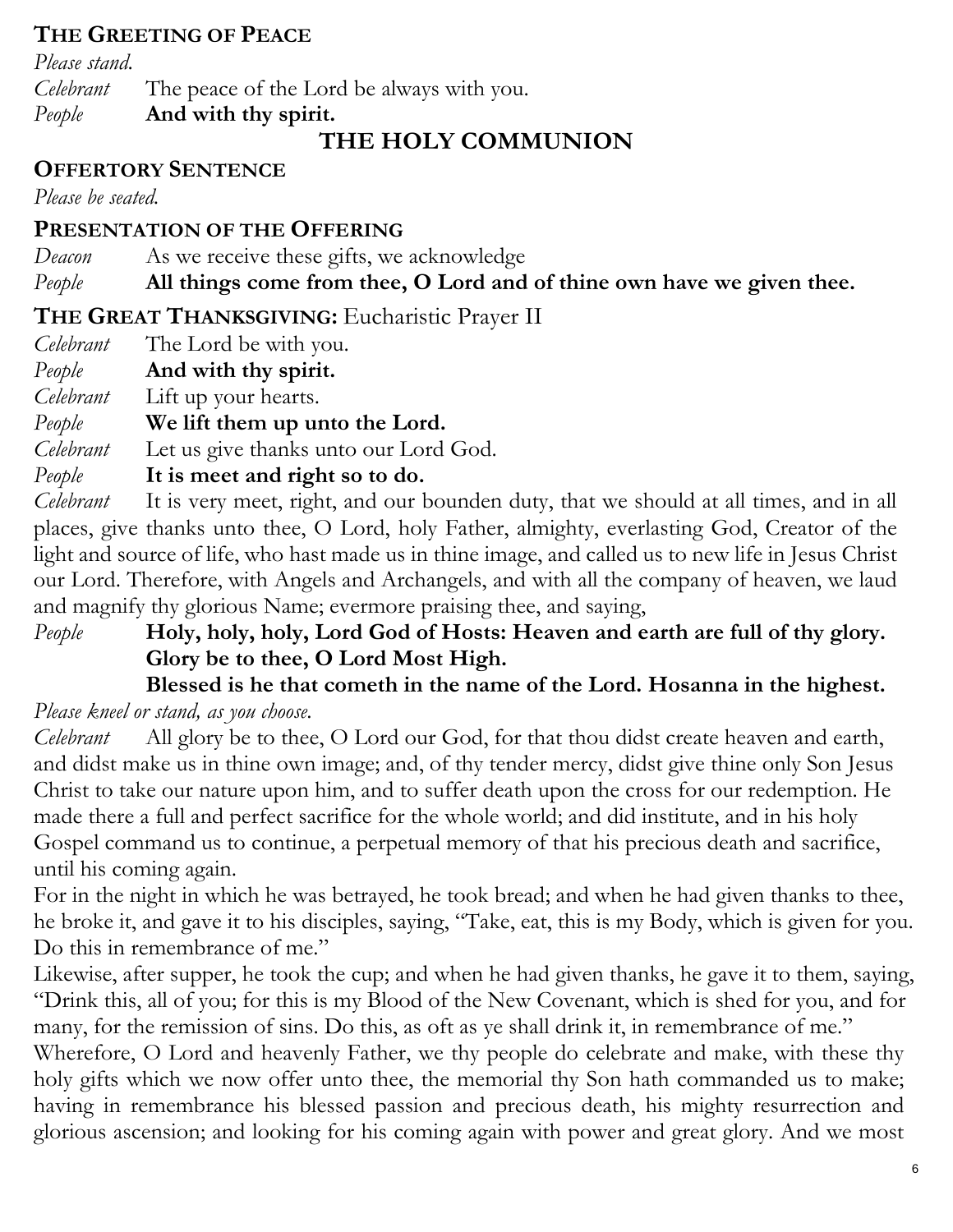humbly beseech thee, O merciful Father, to hear us, and, with thy Word and Holy Spirit, to bless and sanctify these gifts of bread and wine, that they may be unto us the Body and Blood of thy dearly-beloved Son Jesus Christ.

*Celebrant and People* **And we earnestly desire thy fatherly goodness to accept this our sacrifice of praise and thanksgiving, whereby we offer and present unto thee, O Lord, our selves, our souls and bodies. Grant, we beseech thee, that all who partake of this Holy Communion may worthily receive the most precious Body and Blood of thy Son Jesus Christ, and be filled with thy grace and heavenly benediction; and also that we and all thy whole Church may be made one body with him, that he may dwell in us, and we in him; through the same Jesus Christ our Lord;** 

*Celebrant* By whom, and with whom, and in whom, in the unity of the Holy Ghost all honor and glory be unto thee, O Father Almighty, world without end. *People* **AMEN.**

#### **THE LORD'S PRAYER**

*Celebrant* And now, as our Savior Christ hath taught us, we are bold to say,

*People* **Our Father, who art in heaven, hallowed be thy Name, thy kingdom come, thy will be done, on earth as it is in heaven. Give us this day our daily bread. And forgive us our trespasses, as we forgive those who trespass against us. And lead us not into temptation, but deliver us from evil. For thine is the kingdom, and the power, and the glory, for ever and ever. AMEN.**

#### **BREAKING OF THE BREAD**

| Celebrant | Christ our Passover is sacrificed for us; |  |
|-----------|-------------------------------------------|--|
| People    | Therefore let us keep the feast.          |  |
| Celebrant | The Gifts of God for the People of God.   |  |

**COMMUNION** O Sons and Daughters, Let Us Sing Flor Peeters

(1903-1986)

#### **PRAYER AFTER COMMUNION**

*Celebrant* Let us pray.

*People* **Almighty and everliving God, we most heartily thank thee for that thou dost feed us, in these holy mysteries, with the spiritual food of the most precious Body and Blood of thy Son our Savior Jesus Christ; and dost assure us thereby of thy favor and goodness towards us; and that we are very members incorporate in the mystical body of thy Son, the blessed company of all faithful people; and are also heirs, through hope, of thy everlasting kingdom. And we humbly beseech thee, O heavenly Father, so to assist us with thy grace, that we may continue in that holy fellowship, and do all such good works as thou hast prepared for us to walk in; through Jesus Christ our Lord, to whom, with thee and the Holy Ghost, be all honor and glory, world without end. Amen.**